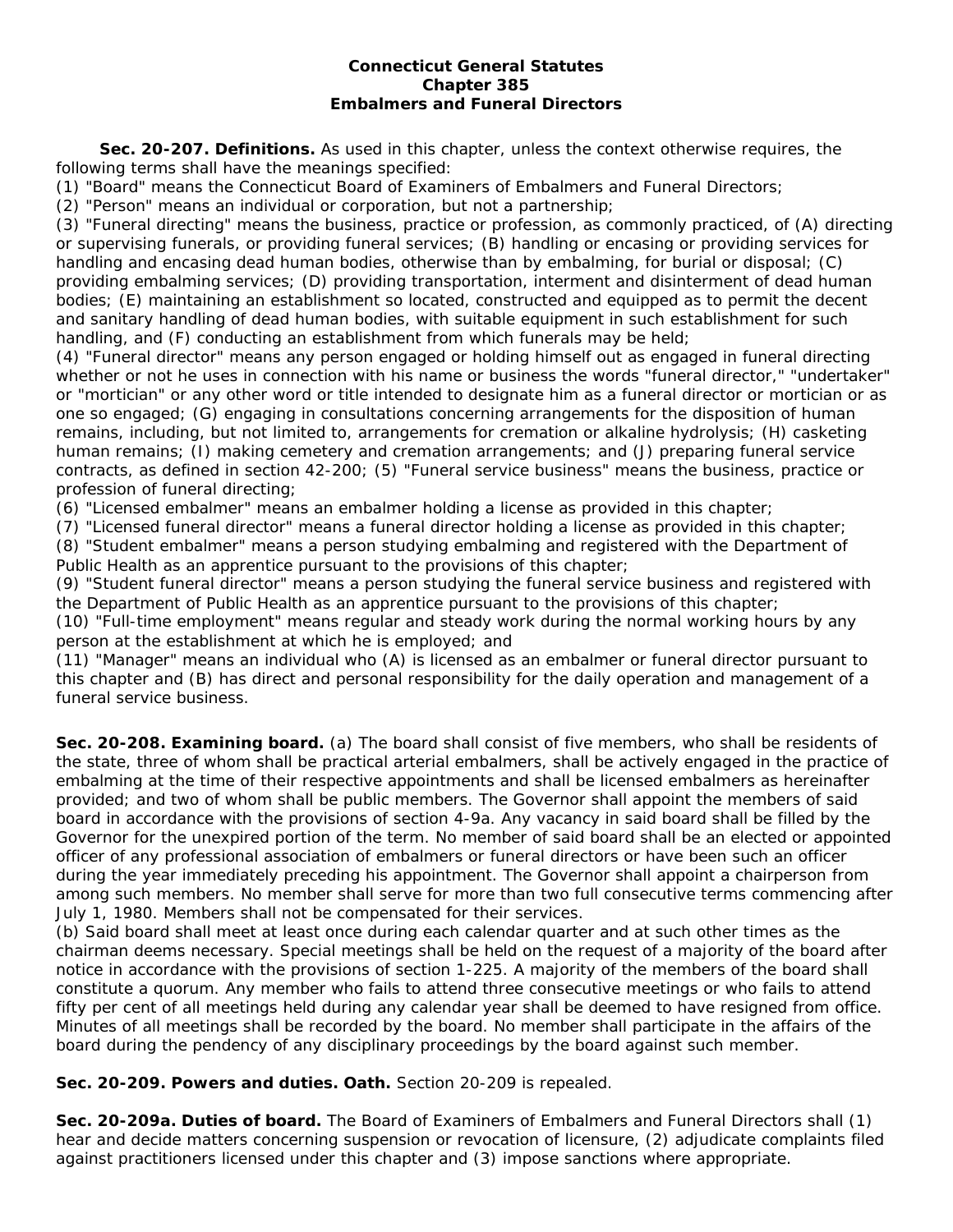## **Sec. 20-210. Compensation of members; secretary.** Section 20-210 is repealed.

**Sec. 20-211. Regulations.** The Commissioner of Public Health, with advice and assistance from the board, shall from time to time adopt regulations for the purpose of carrying out the board's duties.

**Sec. 20-211a. Reciprocal agreements waiving apprenticeships.** The Connecticut Board of Examiners of Embalmers and Funeral Directors may, upon the affirmative vote of a majority of its members, enter into an agreement with the corresponding licensing authority of any other state competent to enter into such agreement which agreement shall be in substantially the following form: "We, the undersigned representatives of the various states, by and through their respective licensing authorities, hereby jointly agree that a person duly registered and licensed as a funeral director or embalmer in either one of the several states may be licensed as a funeral director or embalmer in the other state upon payment of the appropriate license fee without the necessity of completing an apprenticeship period."

**Sec. 20-212. Embalming, care and disposal of bodies restricted.** No person, except a licensed embalmer, shall inject any fluid or substance into any dead human body, except that a registered student embalmer may, even if not in the presence of a licensed embalmer, make such injection or perform any other act under his instruction; and no person, firm or corporation shall enter, engage in, carry on or manage for another the business of caring for, preserving or disposing of dead human bodies until each person, firm or corporation so engaged has obtained from the Department of Public Health and holds a license as provided in this chapter; nor shall any person be employed to remove a dead human body, except a licensed embalmer, a registered student embalmer, a licensed funeral director, or a person authorized in each instance by the Chief Medical Examiner, Deputy Medical Examiner or assistant medical examiner incidental to examining the body of a deceased person, except that once a dead human body has been prepared in accordance with the Public Health Code and the applicable provisions of the general statutes, an embalmer or funeral director licensed in this state may authorize aa unlicensed employee to transport such body. Nothing in this section shall be construed to prohibit any person licensed as an embalmer or as a funeral director under the laws of another state from bringing into or removing from this state a dead human body, provided any and all other laws of this state relative to such body have been complied with.

**Sec. 20-213. Embalmer's license. Examination. Fee. Out-of-state licensees.** (a) After a student embalmer has completed a program of education in mortuary science approved by the board with the consent of the Commissioner of Public Health, has successfully completed an examination prescribed by the department with the consent of the board and has completed one year of practical training and experience in full- time employment under the personal supervision and instruction of an embalmer licensed under the provisions of this chapter, such training and experience to be in the state of Connecticut and of a grade and character satisfactory to the commissioner, and has embalmed fifty human bodies under the supervision of a licensed embalmer or embalmers, he shall submit to the department an application and fee of two hundred ten dollars and then be examined in writing on the Connecticut public health laws and the regulations of the Department of Public Health pertaining to the activities of an embalmer, and shall take an examination in practical embalming which shall include an actual demonstration upon a cadaver. When such registered student embalmer has satisfactorily passed said examinations, said department shall issue to him a license to practice embalming. At the expiration of such license, if the holder thereof desires a renewal, the department shall grant it pursuant to section 20- 222a except for cause.

(b) Examinations for registration as a student embalmer and for an embalmer's license shall be administered to applicants by the Department of Public Health, under the supervision of the board, semiannually and at such other times as may be determined by the department.

(c) Any person licensed as an embalmer in another state whose requirements for licensure in such capacity are substantially similar to or higher than those of this state and who is a currently practicing competent practitioner shall be eligible for licensure without examination upon application and payment of a fee of two hundred ten dollars, provided all such applicants shall be required to pass an examination, given in writing, on the Connecticut public health laws and the regulations of the Department of Public Health pertaining to the activities of an embalmer. No license shall be issued under this section to any applicant against whom professional disciplinary action is pending or who is the subject of an unresolved complaint.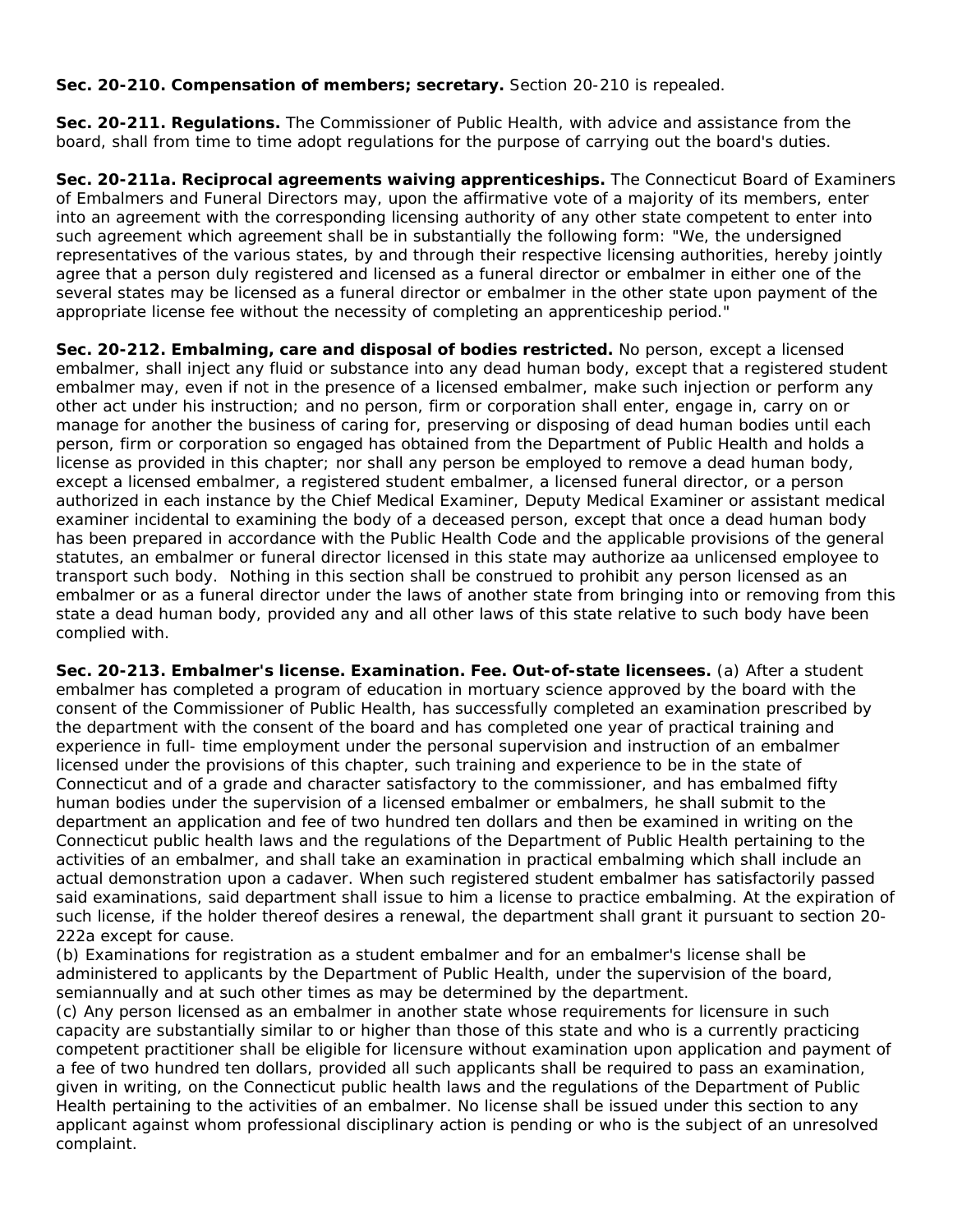**Sec. 20-214. Examination questions.** Examinations for the purpose of examining applicants for licenses as embalmers shall be upon the questions prescribed by the Commissioner of Public Health with the advice and consent of the board.

**Sec. 20-215. Certificate of preparation or embalming of body.** No licensed embalmer shall sign an affidavit attesting the preparation or embalming of any body unless such body has been prepared or embalmed by him, or by a registered student embalmer under his personal supervision.

**Sec. 20-216. Medical examiner's permission for embalming.** No person shall inject any fluid or substance into the body of any person whose death is subject to investigation by the Office of the Chief Medical Examiner until permission has been obtained from the Chief Medical Examiner, Deputy Chief Medical Examiner, an associate medical examiner or an authorized assistant medical examiner.

**Sec. 20-217. Funeral director's license. Examination. Fee. Out-of-state licensees.** (a) When a student funeral director has completed a program of education approved by the board with the consent of the Commissioner of Public Health, has successfully completed an examination prescribed by the department with the consent of the board and furnishes the department with satisfactory proof that he has completed one year of practical training and experience in full-time employment under the personal supervision of a licensed embalmer or funeral director, and pays to the department a fee of two hundred ten dollars, he shall be entitled to be examined upon the Connecticut state law and regulations pertaining to his professional activities. If found to be qualified by the Department of Public Health, he shall be licensed as a funeral director. Renewal licenses shall be issued by the Department of Public Health pursuant to section 20-222a, unless withheld for cause as herein provided, upon a payment of a fee of two hundred thirty dollars.

(b) Examinations for a funeral director's license shall be held semiannually and at such other times as may be determined by the Department of Public Health.

(c) Any person licensed as a funeral director in another state whose requirements for licensure in such capacity are substantially similar to or higher than those of this state and who is a currently practicing competent practitioner shall be eligible for licensure without examination upon application and payment of a fee of two hundred ten dollars, provided all such applicants shall be required to pass an examination, given in writing, on the Connecticut public health laws and the regulations of the Department of Public Health pertaining to the activities of a funeral director. No license shall be issued under this section to any applicant against whom professional disciplinary action is pending or who is the subject of an unresolved complaint.

**Sec. 20-218. Display of licenses.** Each license shall be signed by the Commissioner of Public Health or his designee, and shall specify the name of the person to whom issued. Each license shall be nonassignable and nontransferable and shall be displayed by the holder thereof in a conspicuous place in his office or place of business.

**Sec. 20-219. Renewal.** Section 20-219 is repealed. (1949 Rev., S. 4543; 1951, S. 2258d; 1959, P.A. 616, S. 63; 1967, P.A. 835, S. 8.) See Sec. 20-222a.

**Section 20-219a. Continuing Education Requirements.** (a) As used in this section: (1) "Licensee" means a funeral director or embalmer licensed pursuant to chapter 385 of the general statutes; and (2) "department" means the Department of Public Health; and (3) "registration period" means the twelvemonth period that commences on the date of renewal of the licensee's license, as provided in section 19a-88 of the general statutes, and is current and valid.

(b) Each licensee shall complete a minimum of six hours of continuing education during each registration period. The continuing education shall be in areas related to the licensee's practice, including, but not limited to, bereavement care, business management and administration, religious customs and traditions related to funerals, cremation services, cemetery services, natural sciences, preneed services, restorative arts and embalming, federal and state laws governing funeral services, counseling, funeral service merchandising, sanitation and infection control, organ donation or hospice care. The continuing education shall consist of courses offered or approved by the Academy of Professional Funeral Service Practice, educational offerings sponsored by a hospital or other licensed health care institution or courses offered by a regionally accredited institution of higher education.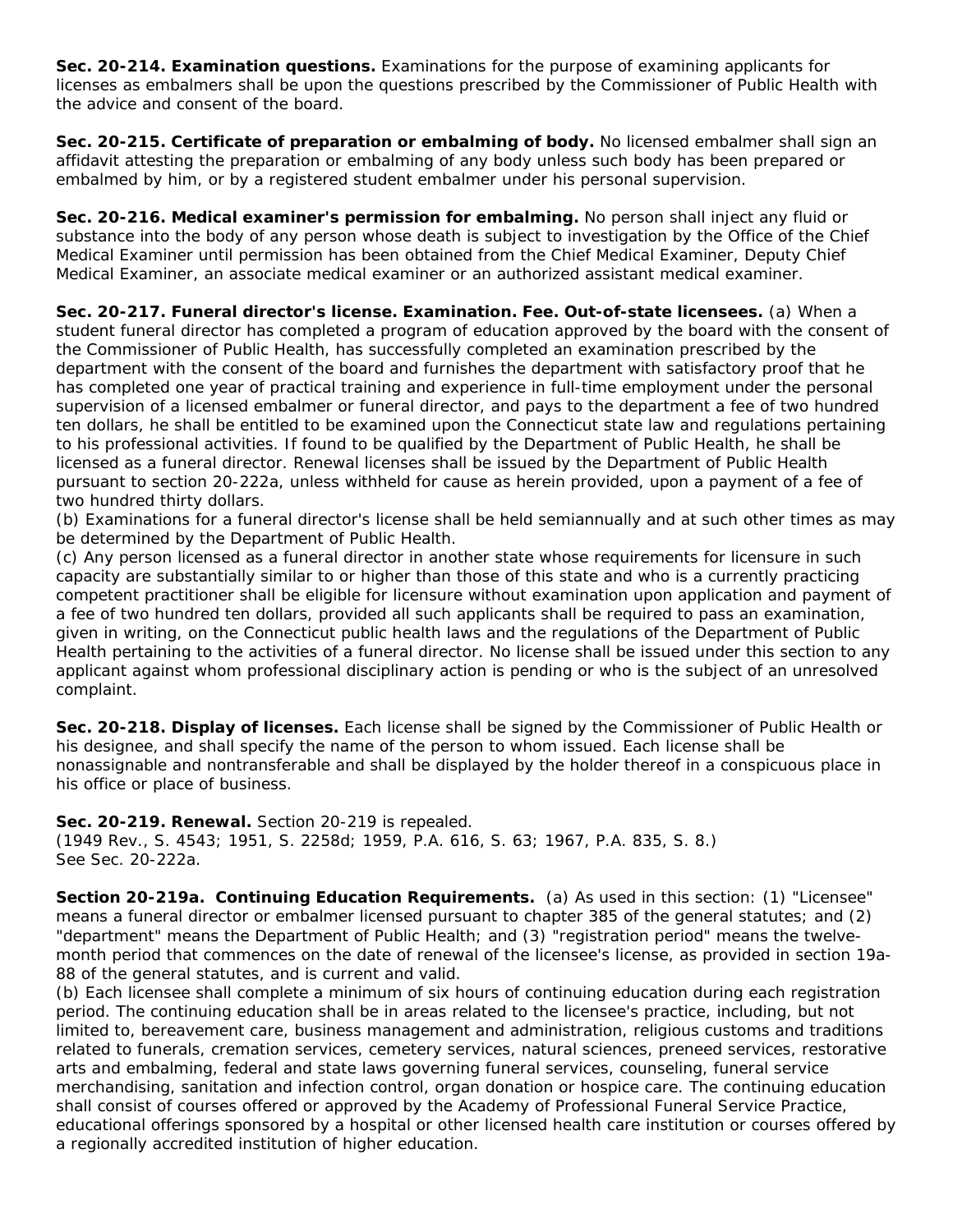(c) Each licensee shall obtain a certificate of completion from the provider of the continuing education for all continuing education hours that are successfully completed and shall retain such certificate for a minimum of three years following the license renewal date for which the activity satisfies the continuing education requirement. Upon request by the department, the licensee shall submit the certificate to the department.

(d) A licensee who fails to comply with the provisions of this section shall be subject to disciplinary action pursuant to section 20-227 of the general statutes.

(e) The continuing education requirements shall be waived for licensees applying for license renewal for the first time. The department may, for a licensee who has a medical disability or illness, grant a waiver of the continuing education requirements for a specific period of time or may grant the licensee an extension of time in which to fulfill the requirements.

**Sec. 20-220. Requirements for engaging in funeral directing business.** Except as provided in section 20-223, no person shall carry on or engage in the business of funeral directing, or hold himself out to the public as a funeral director, unless he is licensed by the Department of Public Health as a funeral director and unless he owns his business of funeral directing or is an employee or member of a firm, partnership or corporation operating a funeral directing business at an established place of business, for which place of business there has been issued a certificate of inspection by said department as provided in section 20-222. Facilities that accept bodies for anatomical purposes pursuant to section 19a-270 are exempt from this section.

**Sec. 20-221. Employment of embalmers.** Each holder of a funeral director's license issued in accordance with the provisions of this chapter, who becomes an owner or part owner of an establishment, shall comply with the requirements and provisions of section 20-222 and, in addition thereto, shall employ a full-time licensed embalmer. The provisions of this section shall not apply to an embalmer licensed by the Department of Public Health who is a member of the firm, partnership or corporation operating a funeral service business, provided the funeral service business shall comply with all the provisions of section 20-222.

**Sec. 20-222. Inspection certificate. Hearing; appeal.** (a) No person, firm, partnership or corporation shall enter into, engage in, or carry on a funeral service business unless a funeral home license has been issued by the department for each place of business. Any person, firm, partnership or corporation desiring to engage in the funeral service business shall submit, in writing, to the department an application upon blanks furnished by the department for a funeral home license for a funeral service business for each place of business, and each such application shall be accompanied by a fee of three hundred seventy-five dollars and shall identify the manager. Each holder of a funeral home license shall, annually, on or before July first, submit in writing to the Department of Public Health an application for renewal of such certificate together with a fee of one hundred ninety dollars. If the Department of Public Health issues to such applicant such a funeral home license, the same shall be valid until July first next following, unless revoked or suspended.

(b) Upon receipt of an initial application for a funeral home license or renewal thereof, the Department of Public Health shall make an inspection of each building or part thereof wherein a funeral service business is conducted or is intended to be conducted, and satisfactory proof shall be furnished the Department of Public Health that the building or part thereof, in which it is intended to conduct the funeral service business, contains an adequate sanitary preparation room equipped with tile, cement or composition flooring, necessary ventilation, sink, and hot and cold running water, sewage facilities, and such instruments and supplies for the preparing or embalming of dead human bodies for burial, transportation or other disposition as the Commissioner of Public Health, with advice and assistance from the board, deems necessary and suitable for the conduct and maintenance of such business.

(c) Any person, firm, partnership or corporation desiring to change its place of business shall notify the Department of Public Health thirty days in advance of such change, and a fee of twenty-five dollars shall accompany the application for the funeral home license of the new premises. Any person, firm, partnership or corporation desiring to change its manager shall notify the Department of Public Health thirty days in advance of such change, on a form prescribed by the Commissioner of Public Health.

(d) The building or part thereof in which is conducted or intended to be conducted any funeral service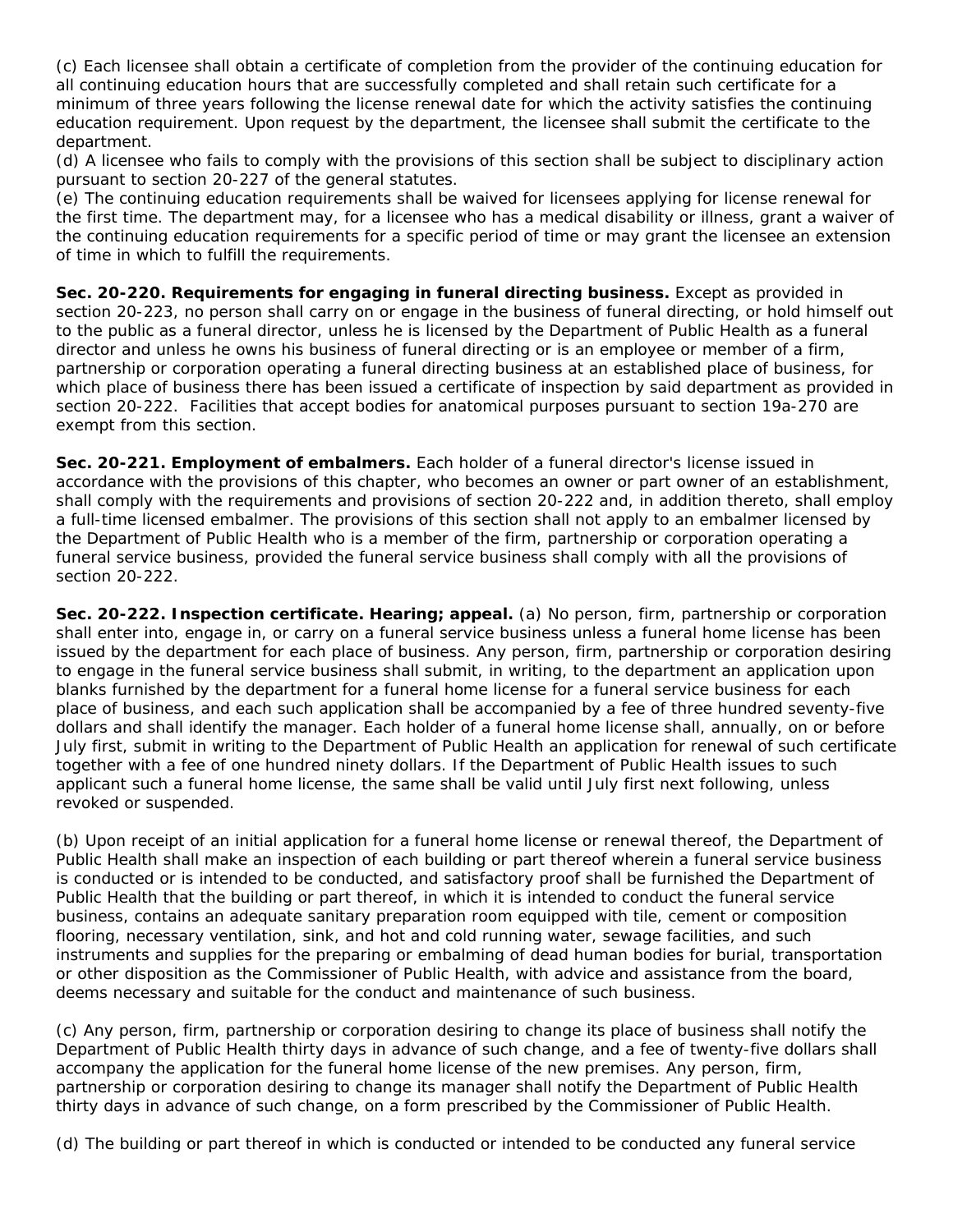business shall be open at all times for inspection by the board or the Department of Public Health. The Department of Public Health may make inspections whenever it deems advisable.

(e) If, upon inspection by the Department of Public Health, it is found that such building, equipment or instruments are in such an unsanitary condition as to be detrimental to public health, the board shall give to the applicant or operator of the funeral service business notice and opportunity for hearing as provided in the regulations adopted by the Commissioner of Public Health. At any such hearing, the Commissioner of Public Health or his designee shall be considered a member of the board and entitled to a vote. The board, or the Department of Public Health or his designee acting upon the board's finding or determination, may, after such hearing, revoke or refuse to issue or renew any such funeral home license upon cause found after hearing. Any person aggrieved by the finding of said board or action taken by the Department of Public Health may appeal therefrom in accordance with the provisions of section 4-183.

(f) Any of the inspections provided for in this section may be made by a person designated by the Department of Public Health or by a representative of the Commissioner of Public Health.

(g) Any person, firm, partnership or corporation engaged in the funeral service business shall maintain at the address of record of the funeral service business identified on the funeral home license the following: (1) All records relating to contracts for funeral services, prepaid funeral service contracts or escrow accounts for a period of not less than six years after the death of the individual for whom funeral services were provided;

(2) Copies of all death certificates, burial permits, authorizations for cremation, documentation of receipt of cremated remains and written agreements used in making arrangements for final disposition of dead human bodies, including, but not limited to, copies of the final bill and other written evidence of agreement or obligation furnished to consumers, for a period of not less than six years after such final disposition; and

(3) Copies of price lists, for a period of not less than six years from the last date such lists were distributed to consumers.

**Sec. 20-222a. Renewal of licenses and inspection certificates.** (a) Each embalmer's license and funeral director's license issued pursuant to the provisions of this chapter shall be renewed, except for cause, by the Department of Public Health upon the payment to said Department of Public Health by each applicant (1) for license renewal of the sum of one hundred fifteen dollars in the case of an embalmer, and (2) two hundred thirty-five dollars in the case of a funeral director. Licenses shall be renewed in accordance with the provisions of section 19a-88.

(b) Each funeral home license issued pursuant to the provisions of this chapter shall be renewed on an annual basis, except for cause, by the Department of Public Health upon payment to said department in the amount of one hundred ninety dollars for each funeral home license renewed. Fees for renewal of a funeral home license shall be given to the Department of Public Health on or before July first in each year and the renewal of the funeral home license shall begin on July first of each year and be valid for one calendar year. The department shall complete an inspection, not less than triennially, of each place of business that has been issued a funeral home license.

**Sec. 20-222b. Disclosure of ownership information.** (a) Each person, firm or corporation that carries on or engages in a funeral service business, as defined in section 20-207, shall display, on a sign located immediately inside of such funeral service business, in a place proximate to the display of the license and certificate required by this chapter and in a manner visible to the public, the following ownership information:

(1) The name of every licensed funeral director, as defined in section 20-207, who holds an ownership interest of ten per cent or more in the corporation, limited liability company, partnership, limited partnership or other business entity that operates such funeral service business; and

(2) The name of any corporation, limited liability company, partnership, or limited partnership that holds an ownership interest of ten per cent or more in such funeral service business.

(b) Each person, firm or corporation that carries on or engages in such funeral service business shall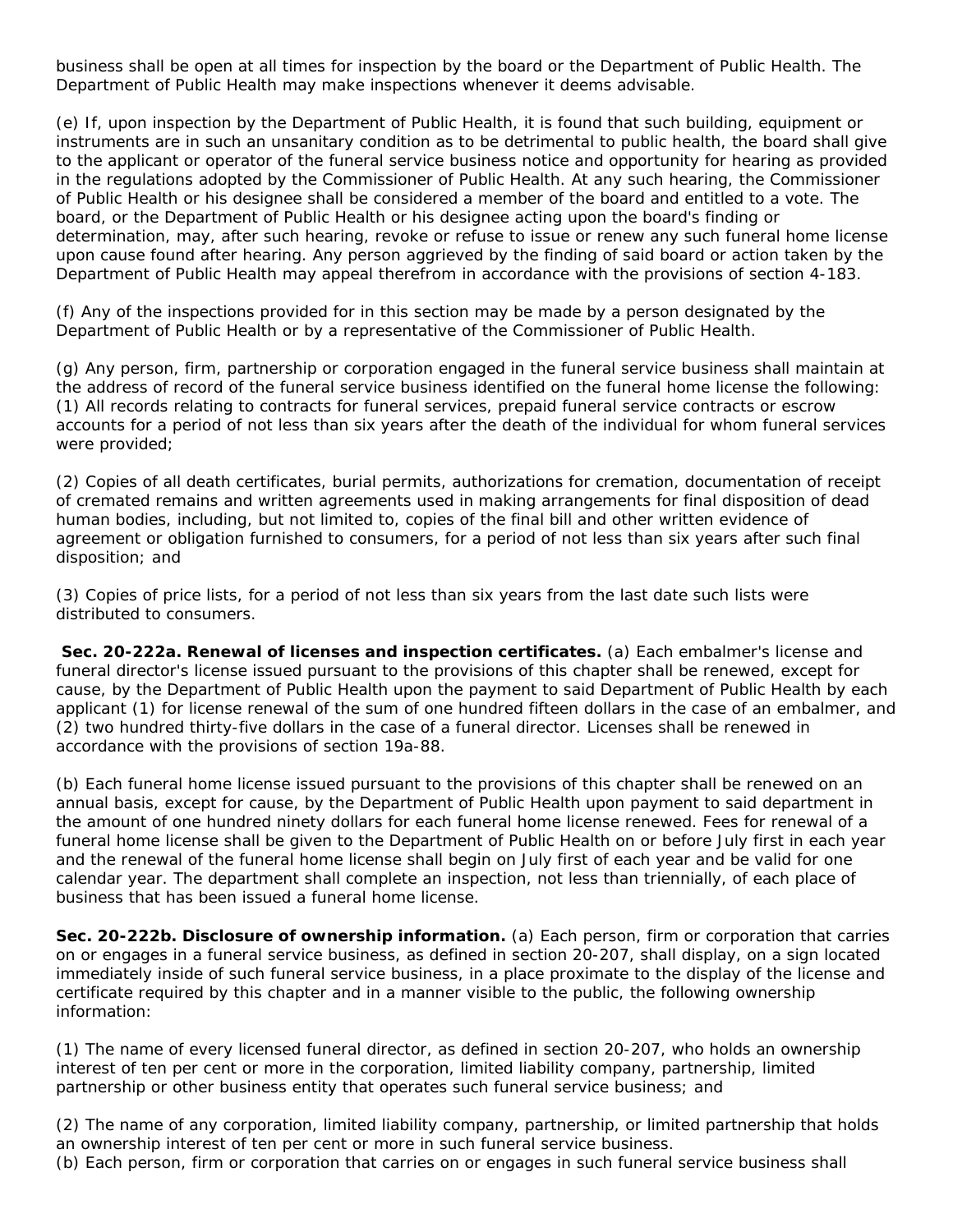include, on any contract for the sale of funeral services or merchandise, the name, business address and business telephone number of any corporation, limited liability company, partnership, or limited partnership that holds an ownership interest of ten per cent or more in such funeral service business.

**Sec. 20-222c. Transfer of ownership. Notice Requirements.** Upon the transfer of more than a fifty per cent ownership share, discontinuance or termination of a funeral service business, the person, firm, partnership or corporation to whom the funeral home license has been issued shall:

(1) Notify each person who has purchased a prepaid funeral service contract from such funeral service business of such transfer, discontinuance or termination;

(2) Mail a letter to each person for whom the funeral service business is storing cremated remains notifying such person of such transfer, discontinuance or termination; and

(3) Provide the Department of Public Health with a notice of such transfer, discontinuance or termination and a list of all unclaimed cremated remains held by the funeral service business at the time of such transfer, discontinuance or termination not later than ten days after any such transfer, discontinuance or termination.

**Sec. 20-223. Embalmers may act as funeral directors.** Any embalmer's license issued by the Department of Public Health shall entitle the holder thereof to act as a funeral director or embalmer, provided owners of establishments operating a funeral service business shall comply with the provisions of section 20-222.

**Sec. 20-224. Employment of assistants and students. Apprentice registration.** (a) The provisions of sections 20-217, 20-220 and 20-227 shall not prohibit the employment of assistants or of student embalmers and student funeral directors as provided in this chapter, provided a licensed funeral service business may employ no more than two student embalmers at any one time, and any person, firm, corporation or other organization engaged in the business of funeral directing may employ no more than one student funeral director at any one time, without the approval of the Board of Examiners of Embalmers and Funeral Directors.

(b) Student embalmers and student funeral directors shall register as apprentices with the Department of Public Health, in the manner prescribed by the commissioner in regulations adopted pursuant to section 20-211, for purposes of completing practical training and experience pursuant to the provisions of this chapter.

**Sec. 20-225. Registration of students.** Section 20-225 is repealed.

**Sec. 20-226. Lists of licensees and students to be filed with town clerks.** The Department of Public Health shall, on or before the tenth day of September in each year, or as soon thereafter as possible, forward to the town clerk or registrar of vital statistics of each town four printed lists duly verified, one containing the names of all licensed funeral directors, one the names of all licensed embalmers, one the names of all student embalmers and one the names of all student funeral directors, and such lists shall be kept on file in the office to which they have been transmitted. The Department of Public Health shall issue to each person granted a license or registration subsequent to the making of such list a card stating that the holder thereof has received a license or registration, as the case may be. The holders of such cards shall have the same rights as those whose names appear in the lists on file in the office of the town clerk.

**Sec. 20-227. Disciplinary action; grounds; appeals.** The Department of Public Health may refuse to grant a license or the board may take any of the actions set forth in section 19a-17 against a licensee or registrant if it finds the existence of any of the following grounds: (1) The practice of any fraud or deceit in obtaining or attempting to obtain a license or registration; (2) violation of the statutes or regulations of said department relative to the business of embalming or funeral directing in this state; (3) the conviction of a crime in the course of professional activities; (4) incompetency, negligence or misconduct in the carrying on of such business or profession; (5) violation of or noncompliance with the provisions of this chapter or the rules established hereunder; (6) loaning, borrowing or using a license of another, or knowingly aiding or abetting in any way the granting of an improper license; (7) aiding or abetting the practice of embalming or funeral directing by an unlicensed person; (8) physical or mental illness, emotional disorder or loss of motor skill, including but not limited to, deterioration through the aging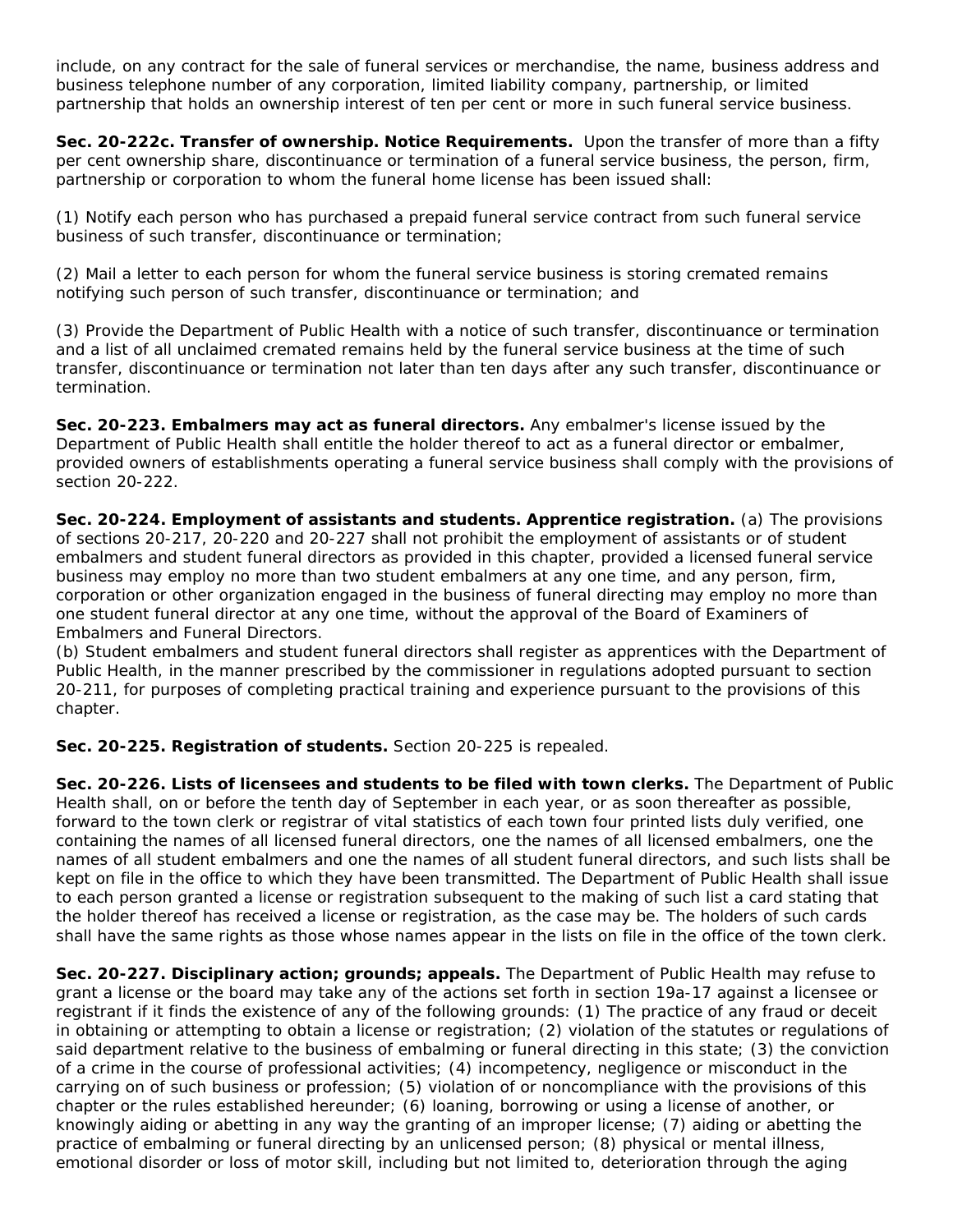process; or (9) abuse or excessive use of drugs, including alcohol, narcotics or chemicals. The Commissioner of Public Health may order a license holder to submit to a reasonable physical or mental examination if his physical or mental capacity to practice safely is the subject of an investigation. Said commissioner may petition the superior court for the judicial district of Hartford to enforce such order of any action taken pursuant to section 19a-17. The Department of Public Health shall not refuse to renew any license nor shall the board suspend any such license or registration until the holder thereof has been given notice and opportunity for hearing in accordance with the regulations adopted by the Commissioner of Public Health. Any person aggrieved by the action of said department in refusing to renew a license or by the action of said board in suspending or revoking any license or registration under the provisions of this chapter or action taken under section 19a-17 may appeal therefrom in accordance with the provisions of section 4-183. No person whose license or registration is suspended or revoked shall, during such suspension or revocation, enter or engage, either personally or through any corporation, partnership or other organization, or through any agent, in any of the activities which such license or registration entitled such person to engage in; nor shall any such person receive any money or any other valuable consideration on account of engaging in any of such activities. No person shall pay, promise, offer or give to anyone whose license or registration is suspended or revoked any money or other valuable consideration for engaging in any of the activities which such license or registration entitled such person to engage in.

**Sec. 20-228. Reinstatement of registration or license of veteran.** Any person who has served in the armed forces of the United States and who was a holder in good standing of a registration or a license as provided in this chapter at the date of his entry into the armed forces may, upon his separation from active duty in said armed forces or within one year thereafter, make application to the Department of Public Health for the reinstatement of the registration or license which he held at the time of his entry into the service as aforesaid. Said department shall issue such registration or license to such an applicant without examination, if it approves of his professional qualifications.

**Sec. 20-229. Reciprocal agreements.** The Commissioner of Public Health may enter into an agreement with the corresponding licensing authority of any other state competent to enter into such agreement, which agreement shall be in substantially the following form:

"We, the undersigned representatives of the various states, by and through their respective licensing authorities, hereby jointly agree that a person duly registered and licensed as a funeral director or embalmer in either one of the several states may go into the other state for the purpose of handling, embalming, transporting and burying dead human bodies and directing funerals as though he were registered under the laws of that state, except that he shall not maintain an establishment, advertise, have any agent or agency, or otherwise hold himself out as a funeral director or embalmer other than in his native state.

It is further agreed that the licensing authority of the state in which the funeral director or embalmer is licensed will assume the responsibility for instituting disciplinary action against any licensed funeral directors or embalmers who may be guilty of unprofessional conduct in the practice of their business in the other state, when such is called to their attention by the licensing authority of that state." Any such agreement may be rescinded by said commissioner at any time.

**Sec. 20-230. Business not to be conducted in cemetery or on tax-exempt property.** No person, firm, association or corporation shall engage in the business of funeral directing, except in continuing the supervision of a funeral, or in the profession of embalming or the sale of funeral merchandise in or on any cemetery or tax-exempt property. Facilities that accept bodies for anatomical purposes pursuant to section 19a-270 are exempt from this section.

**Sec. 20-230a. Price list of available services and merchandise. Purchaser's rights.** No licensed funeral director or licensed embalmer shall offer to sell services to arrange for or conduct funerals or offer to sell any merchandise used in connection with a funeral without first providing the purchaser of such services or merchandise with an itemized price list of all available services and merchandise and every such purchaser shall also be informed by such funeral director or embalmer, prior to entering into any sales agreement, of the right to select only such services or merchandise which the purchaser so desires.

**Sec. 20-230b. Statement of prices for requested services and merchandise. Method of payment. Cash advanced.** No person engaged in the business of funeral directing and no licensed funeral director or licensed embalmer shall fail to provide the person making funeral arrangements or arranging for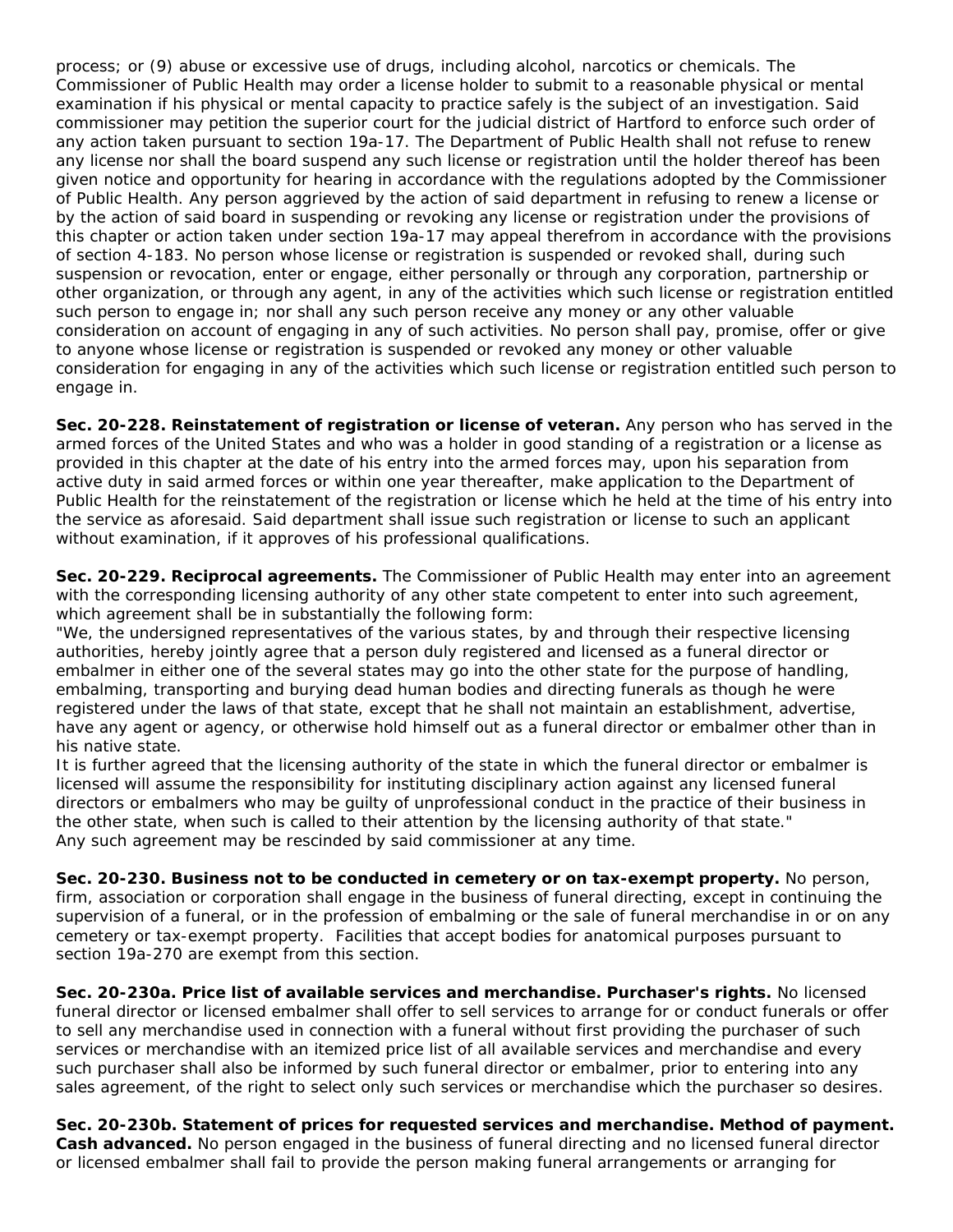disposition of a dead human body, at the time funeral arrangements are completed and prior to the time of rendering service or providing merchandise, a written statement indicating to the extent then known: (1) The price of the service that the person has selected and what is included therein; (2) the price of each supplemental item of service or merchandise requested; (3) the amount involved for each of the items for which the funeral firm will advance money as an accommodation to the family of the deceased; and (4) the methods of payment. No person engaged in the business of funeral directing and no licensed funeral director or licensed embalmer shall bill or cause to be billed any item that is referred to as a "cash advanced" item unless the net amount paid for such item by the funeral firm is the same as is billed by the funeral firm.

**Sec. 20-230c. Cremation requests. Written documentation by funeral directors and funeral service businesses.** If the person who has custody and control of the remains of a deceased person pursuant to section 45a-318 requests the disposal of the deceased person's body by cremation or if the deceased person had executed a cremation authorization document in accordance with the provisions of section 45a-318, the funeral director shall complete a written form containing the following information: (1) The name and address of the funeral service business that is responsible for the disposal of the deceased person's body; (2) the name of the deceased person; (3) the place and time of the cremation; (4) the name of the licensed funeral director or embalmer; (5) the name and address of the person who has custody and control of the remains of the deceased person; (6) a summary of the disposition, in accordance with section 20-230d, of the cremated remains, if unclaimed; and (7) a statement indicating the disposition of the cremated remains requested by the person who has custody and control of the remains of the deceased person or a statement indicating that the deceased person had executed a cremation authorization document in accordance with the provisions of section 45a-318. The written form shall be signed and dated by the person who has custody and control of the remains of the deceased person and by the funeral director. A copy of the signed form shall be provided to the person who has custody and control of the remains of the deceased person. The original signed form shall be maintained at the funeral service business, as required by section 20-222, for not less than six years from the date on which such form is signed by the person who has custody and control of the remains of the deceased person.

**20-230d. Disposition of unclaimed cremated remains by funeral directors. Notice Requirements** (a) If the cremated remains are not accepted by a person in accordance with the requested disposition of the cremated remains on the form required by section 20-230c or by the person designated to take custody and control of the cremated remains, the funeral director may dispose of such cremated remains by: (1) Burial in a cemetery, (2) storage in a crypt of a mausoleum or columbarium, (3) scattering, (4) burial in a memorial garden, (5) storage at the funeral home, or (6) such other method identified in the signed form required by section 20-230c, provided the funeral director has complied with the notice requirements of subsection (b) of this section. Upon such disposal of the cremated remains, the funeral director shall notify, in writing, the registrar of vital records of the town where the death occurred, of the manner in which the cremated remains were disposed. Such written notice shall be attached to the cremation permit.

(b) If, because of the failure of the person responsible for accepting the cremated remains or the person designated to take custody and control of the cremated remains to accept such remains, a funeral director or embalmer possesses cremated remains for more than one hundred eighty days after the date of cremation, such funeral director or embalmer shall provide notice, by certified mail, to (1) the person who signed the form required by section 20-230c, and (2) (A) the person responsible for accepting such remains, or (B) the person designated to take custody and control of the cremated remains, if different from the person signing the form. Such notice shall provide that if the cremated remains are unclaimed for more than ninety days from the date of mailing of such notice, the remains will be disposed of in accordance with subsection (a) of this section.

(c) Any cremated remains in the possession of a funeral director on July 1, 2005, may be disposed of in the manner specified in subsection (a) of this section, provided the funeral director has made a reasonable attempt to notify the person who had custody and control of the remains of the deceased or a relative of the decedent. Such notice shall provide that if the cremated remains are unclaimed for more than one hundred eighty days from the date of mailing of such notice, the remains will be disposed of in accordance with subsection (a) of this section.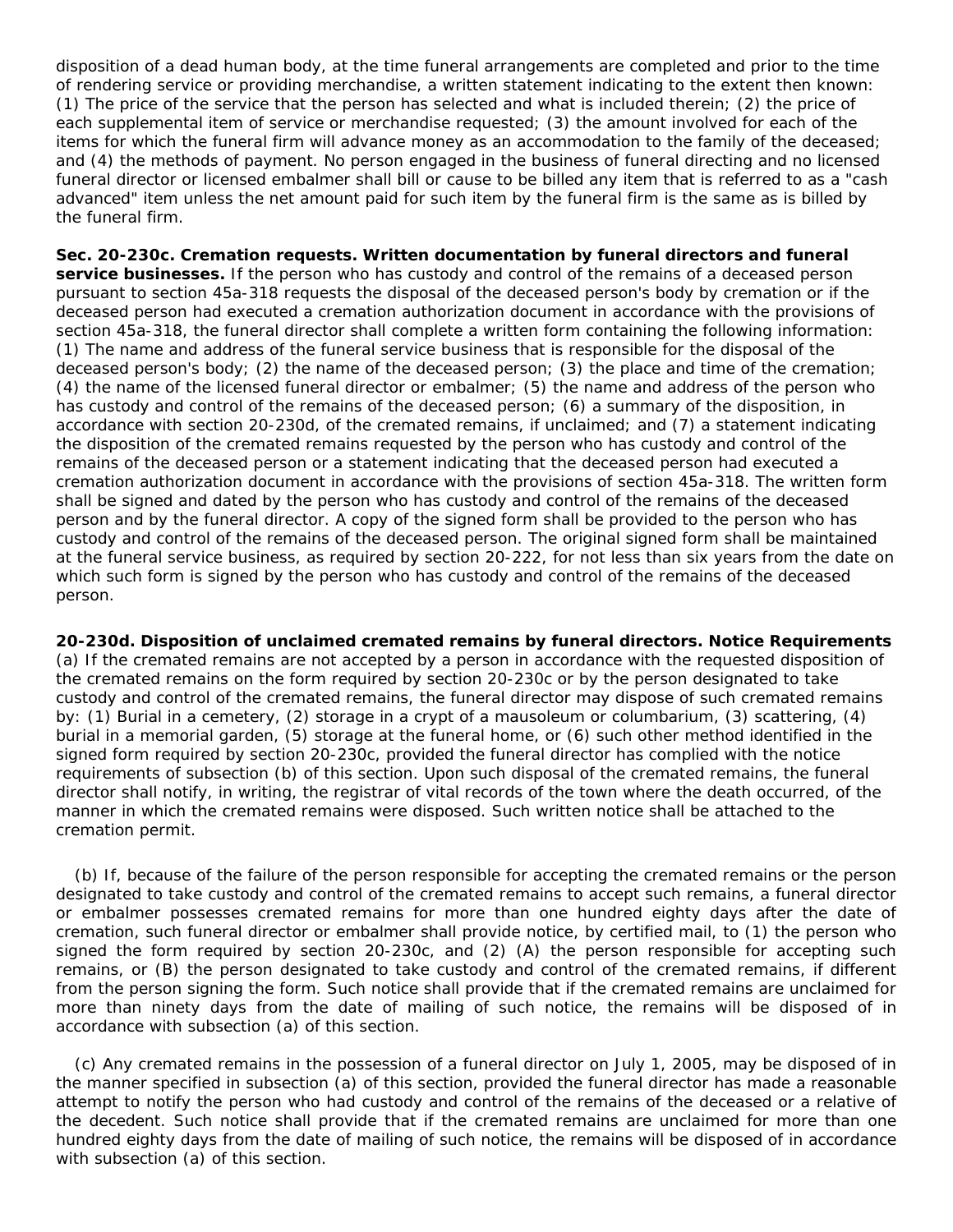**Sec. 20-231. Misleading statement by license applicant; penalty.** (a) No applicant for an embalmer's license or a funeral director's license shall present to the Department of Public Health any written statement, signed either by himself or any other person, which is misleading or untrue. (b) Any person who violates this section shall be fined not more than one hundred dollars for each offense.

**Sec. 20-232. Disposition of fees and fines.** All fees collected and fines paid under the provisions of this chapter shall be paid to the secretary of said board, and by him accounted for and paid over to the State Treasurer.

**Sec. 20-233. Penalty.** Any person, firm, corporation or partnership, or his or its agent or representative, who violates any provision of section 20-217, 20-220, 20-221, 20-224, 20-227, 20-230a or 20-230b shall be fined not more than one hundred dollars for the first offense, and for the second offense not less than one hundred dollars nor more than five hundred dollars, and his license shall be suspended for such period, not less than six months, as the board determines. Any person who violates any provision of this chapter, for the violation of which no other penalty has been provided, shall be fined not less than twentyfive dollars nor more than one hundred dollars for each offense. No provision of this chapter shall apply to officials of public institutions or to federal officers in the discharge of their duty. No provision of this chapter shall be construed to prohibit persons enrolled in approved programs of education in mortuary science from participating in practical activities for academic credit in such programs, provided such activities are performed under the direct and immediate supervision of a faculty member of such program who is licensed pursuant to this chapter and acting within the scope of such license.

## **General**

# **20-211-17. Employment of registered students to be full time**

Employment of registered student embalmers or student funeral directors shall be on a full-time paid basis. Part-time or side-line employment is not sufficient to meet the board's requirement. "Full time" means working a minimum of forty hours per week under a licensed funeral director or embalmer. Other employment may be allowed provided the student shall have obtained the prior written approval of the board.

(Effective August 5, 1969.)

# **20-211-19. Licenses and certificates. Display**

Licenses and certificates issued by this board are nonassignable and nontransferable and shall be displayed by the holder thereof in a conspicuous place in his office or his place of business. Pocket licenses shall be carried on the person of the licensee at all times.

# **20-211-20a. Registration procedures**

Student embalmers and student funeral directors shall register as apprentices with the Department of Public Health, for purposes of completing practical training and experience pursuant to chapter 385 of the Connecticut General Statutes. Applications for registration shall be submitted to the department, on forms provided by the department, and shall be accompanied by documentation satisfactory to the department that the applicant has completed a program of education approved pursuant to section 20-213 or section 20-217 of the Connecticut General Statutes and has successfully completed an examination in mortuary science prescribed pursuant to section 20-213 or section 20-217 of the Connecticut General Statutes. Said application shall include a statement to be signed by the licensed embalmer or funeral director indicating that such licensee shall be responsible for supervising the applicant's practical training and experience. Registration shall be issued to each applicant determined to be eligible under this section, for a period not to exceed one year, and may be renewed for an additional year at the discretion of the department if the department determines that such additional period of time is necessary for satisfactory completion of the practical training and experience. Computation of any period of practical training and experience shall commence at the date of registration by the department.

(Effective November 30, 1993.)

# **20-211-21a. Registration of pregraduate students**